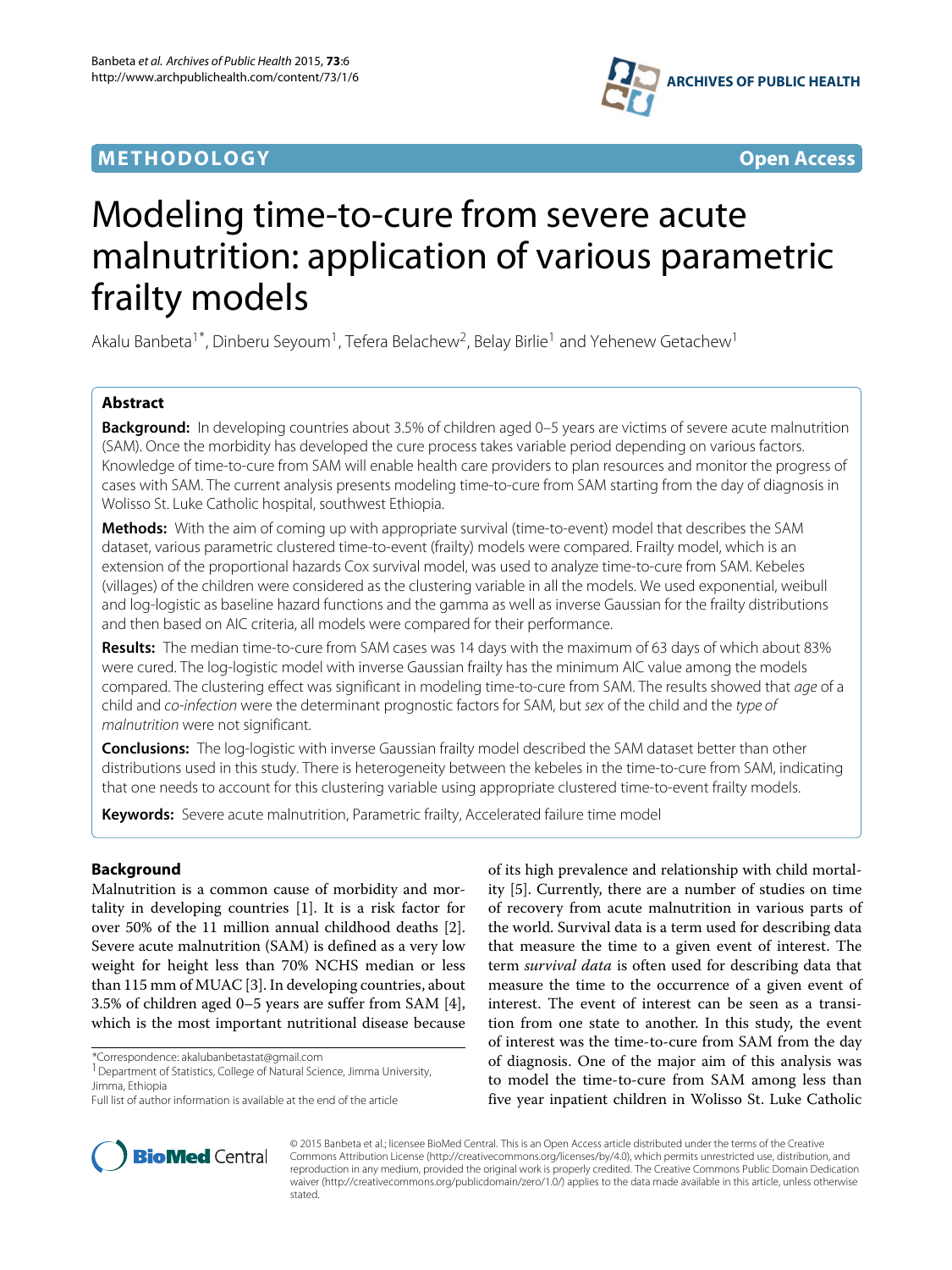hospital and to compare the efficiency of various parametric frailty models using the same dataset. The classical model for this kind of data is the proportional hazards model popularized by Cox [\[6\]](#page-7-5). However, correct inference based on Cox's model needs identically and independently distributed samples. One of the reasons why this model is so popular is the ease with which technical difficulties such as censoring and truncation are handled. This is due to the appealing interpretation of the hazard as a risk that changes over time. Naturally, the concept allows for entering covariates to describe their influence and model different levels of risk for different subgroups. Nonetheless, subjects may be exposed to different risk levels, even after controlling for known risk factors; as some relevant covariates were often unavailable to the researcher or even unknown (univariate frailty case). The study population may also be divided into clusters so that subjects from the same cluster behave more cohesively than subjects from different clusters (multivariate frailty case). The frailty model, introduced in the statistical literature by Vaupel et al. [\[7\]](#page-7-6), and discussed in details [\[8-](#page-7-7)[10\]](#page-7-8), accounts for heterogeneity in baseline. It is an extension of the proportional hazards of Cox's model in which the hazard function depends upon an unobservable random quantity, the so-called frailty that acts multiplicatively on it. Study subjects (children) in this study came from clustered community and hence clustered child survival data may be correlated at the Kebele level. In this research, shared frailty models were explored assuming that children within the same cluster (kebele) share similar risk factors, which will take care of the frailty term at kebele level. This model is a conditional independence model where the frailty is common to all individuals in a cluster, and therefore responsible for creating dependence between event times. This is because ignoring the full dependence among observations may lead to standard errors that are understated and parameter estimates that are both biased and inconsistent [\[11\]](#page-7-9). Estimation of the frailty model can be parametric or semi-parametric. In the first case, a parametric density is assumed for the event times, resulting in a parametric baseline hazard function. Estimation is then conducted by maximizing the marginal log-likelihood function. In the second case, the baseline hazard is left unspecified and more complex techniques are available to approach that situation [\[12\]](#page-7-10). Even though semi-parametric estimation offers more flexibility, the parametric estimation will be more powerful if the form of the baseline hazard is somehow known in advance [\[13\]](#page-7-11). In this study, parametric frailty models were used to investigate the relationship between different potential covariates (*sex*, *age*, *type of malnutrition* and *co-infection*) and time to cure from SAM for clustered survival data with random right censoring. The choice of distribution for the hazard is very important than the choice of frailty distribution [\[14\]](#page-7-12). Hence, in

this research exponential, weibull and log-logistic hazard functions were used and compared for their efficiencies. Regarding the frailty distribution, we assumed gamma and inverse Gaussian distributions. For comparison of different distributions, the AIC criteria were used, but for comparing nested models, likelihood ratio test were used.

### **Methods**

## **Study sample and setting**

The data set used in this study were obtained from Wolisso St. Luke catholic hospital, Wolisso, south west Ethiopia. Children aged under five, having marasmus and/or kwashiorkor, diagnosed for severe acute malnutrition (SAM) according to the protocol for management of SAM [\[15\]](#page-7-13) and admitted to inpatient, and started treatment during the period January 1, 2010 to January 31, 2012 were eligible for the analysis. A total of 929 children who came from 280 kebeles around Wolisso district were considered. Kebeles that contribute only a child were omitted since the shared frailty model should be done on at least two children per kebele. Therefore a total of 855 children with severe acute malnutrition from 206 kebeles were considered.

The response variable time-to-cure from SAM were obtained by calculating the difference (in day) from the start of treatment until the child were cured (recovered) or censored. Cured children according to the SAM treatment protocol are defined as children who have weight for height >85% and no bilateral edema. Children were considered to be cured and discharged, which is our event of interest, if they fulfilled the discharging criteria for SAM [\[15\]](#page-7-13). However, the time-to-cure were censored for those children transferred to other hospital, dropped treatment, died, did not cure at January 31, 2012 (at the end of study). The following variables were considered for their influence on the time-to-cure from SAM; *sex*, *age*, *type of malnutrition* and *co-infection*. For *age* we used six categories; 0–5 months, 6–11 months, 12–23 months, 24–35 months, 36–47 months and 48–59 months. *Types of malnutrition* were categorised as Marasmus, Kwashiorkor and Marasmic-kwashiorkor. *Co-infection* was categorized based on whether the child has coinfection such as malaria, anemia, pneumonia, measles and giardiasis or not.

#### **Shared frailty model**

Conditional on the random term, called the frailty denoted by  $u_i$ , the survival time in cluster  $i$  ( $1 \le i \le n$ ) are assumed to be independent, the proportional hazard model assumes

$$
h_{ij}(t/X_{ij},u_i)=exp(\beta'X_{ij}+u_i)h_0(t)
$$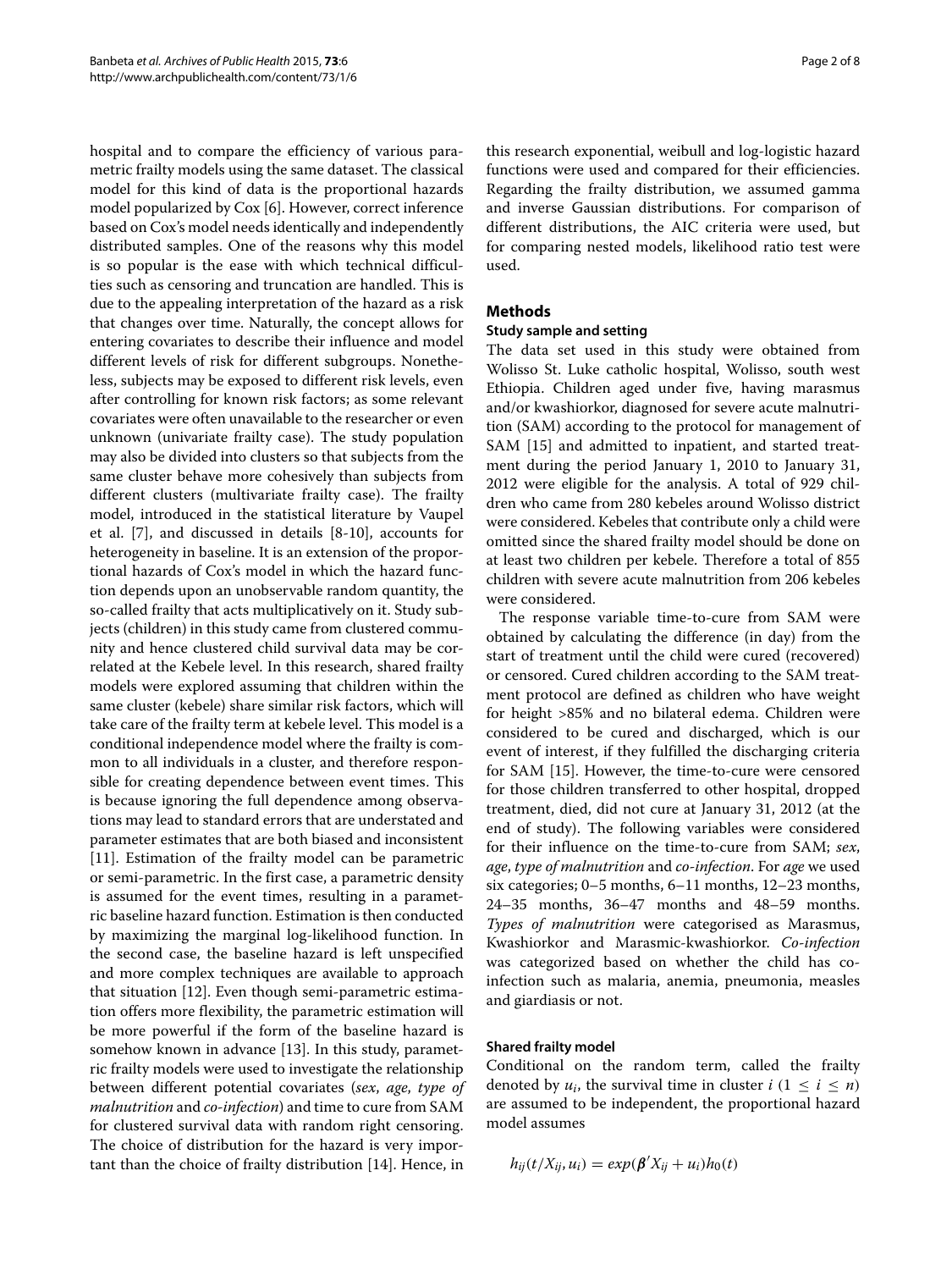Whereas an alternative if the proportional hazards assumption does not hold is the accelerated failure time frailty model which assumes

$$
h_{ij}(t/X_{ij},u_i)=exp(\boldsymbol{\beta}'X_{ij}+u_i)h_0(exp(\boldsymbol{\beta}'X_{ij}+u_i)t)
$$

Where *i* indicates the  $i^{th}$  cluster, *j* indicates the  $j^{th}$  individual in the  $i^{th}$  cluster,  $h_0(t)$  is the baseline hazard,  $u_i$  the random term for all subjects in cluster  $i$ ,  $X_{ij}$  is the vector of covariates for subject *j* in cluster *i*, and *β* the vector of regression coefficients.

We assumed that *Z* (where  $Z = exp(u_i)$ ) has the gamma or inverse Gaussian distribution so that the hazard function depends upon this frailty that acts multiplicatively on it. The main assumption of a shared frailty model is that all individuals in cluster *i* share the same value of frailty  $Z_i$  ( $i = 1, \ldots, n$ ), and that is why the model is called the shared frailty model. The survival time is assumed to be conditionally independent with respect to the shared (common survival times) frailty. This shared frailty is the cause of dependence between survival time within the clusters.

In order to investigate the effect of the candidate covariates on the time-to-cure from SAM, we first did a univariable analysis by fitting a separate model for each candidate covariates. Covariates that were found to be significant in the univariable analysis were included in the multivariable analysis.

The multivariable survival analysis in the study was done by assuming the exponential, weibull and log-logistic distributions for the baseline hazard function; and the gamma and inverse Gaussian frailty distributions. It was performed using the three most significant covariates in the univariable analysis namely *age*, *type of malnutrition* and *co-infection*. However, we excluded *sex* which was not significant in univariable analysis.

### **Results**

Of all 855 malnourished patients, 711(83.16%) were cured and the median cure time from SAM was 14 days, while the minimum and the maximum cure times observed were 7 and 63 days, respectively (Table [1\)](#page-2-0).

Using all the multivariable frailty models, the covariate *co-infection* was significant, indicating that it was the most important prognostic factor for the time-to-cure from SAM. *Age group* was significant in the three models namely, weibull-gamma, weibull-inverse Gaussian and log-logistic-inverse Gaussian frailty models. *Type of malnutrition* was not a significant factor for time-to-cure from SAM using all the models. The variance of the random effect  $(\theta)$  was significant for the weibull and log-logistic baseline frailty models but not significant for the exponential baseline frailty models. It was highest when we assume the inverse Gaussian distribution

<span id="page-2-0"></span>**Table 1 Descriptive summaries of patient's characteristics diagnosed for SAM**

| Characteristic          |                          | No. of<br>patients | Cured<br>(%) | Median<br>(days) | (95% CI) |
|-------------------------|--------------------------|--------------------|--------------|------------------|----------|
| Sex                     | Female                   | 421                | 348(82.66)   | 15               | (14, 16) |
|                         | Male                     | 434                | 363(83.64)   | 14               | (13, 15) |
| Agegroup                | $0-5$ months             | 61                 | 46(75.4)     | 13               | (12,17)  |
|                         | 6-11 months              | 196                | 152(77.5)    | 15               | (13, 17) |
|                         | $12-23$ months           | 281                | 242(86.1)    | 16               | (15, 17) |
|                         | 24-35 months             | 152                | 128(84.2)    | 14               | (13, 17) |
|                         | 36-47 months             | 82                 | 77(93.9)     | 13               | (11, 15) |
|                         | 48-49 months             | 83                 | 66(79.5)     | 13               | (11,16)  |
| Type of<br>Malnutrition | Marasmus                 | 399                | 314(78.7)    | 15               | (14, 17) |
|                         | Kwashiorkor              | 382                | 342(89.53)   | 14               | (13, 15) |
|                         | Marasmic-<br>kwashiorkor | 74                 | 55(74.3)     | 15               | (14,20)  |
| Co-infection            | No                       | 376                | 335(89.1)    | 13               | (12, 14) |
|                         | Yes                      | 479                | 376(78.5)    | 17               | (16, 18) |
| Total                   |                          | 855                | 711(83.16)   | 14               | (14, 15) |

 $(\theta = 0.21)$  followed by the gamma distribution  $(\theta = 0.21)$ 0.172) with the log-logistic baseline hazard function. This term was again higher when we assume the inverse Gaussian frailty distribution ( $\theta$  = 0.169) than the gamma distribution ( $\theta = 0.163$ ) for the weibull baseline hazard function. The Kendall's tau  $(\tau)$  was higher for the higher  $\theta$  values. Accordingly the dependence within the clusters for the log-logistic-inverse Gaussian frailty model ( $\tau =$ 0.081) was the maximum followed by the log-logisticgamma frailty model ( $\tau$  = 0.079). The AIC value of the log-logistic-inverse Gaussian model 4941.63, was the minimum among all the other AIC values of the models indicating that it was the most efficient model to describe the SAM dataset using various parametric frailty models (Table [2\)](#page-2-1).

Analysis based on log-logistic-inverse Gaussian frailty model showed that *age group* of the children and presence of *co-infection* were significant. That is the confidence

|  |  |  | Table 2  AIC values of the parametric frailty models |  |
|--|--|--|------------------------------------------------------|--|
|--|--|--|------------------------------------------------------|--|

<span id="page-2-1"></span>

| 5534.547 |  |
|----------|--|
| 5535.706 |  |
| 5052.727 |  |
| 5014.042 |  |
| 4997.691 |  |
| 4941.630 |  |
|          |  |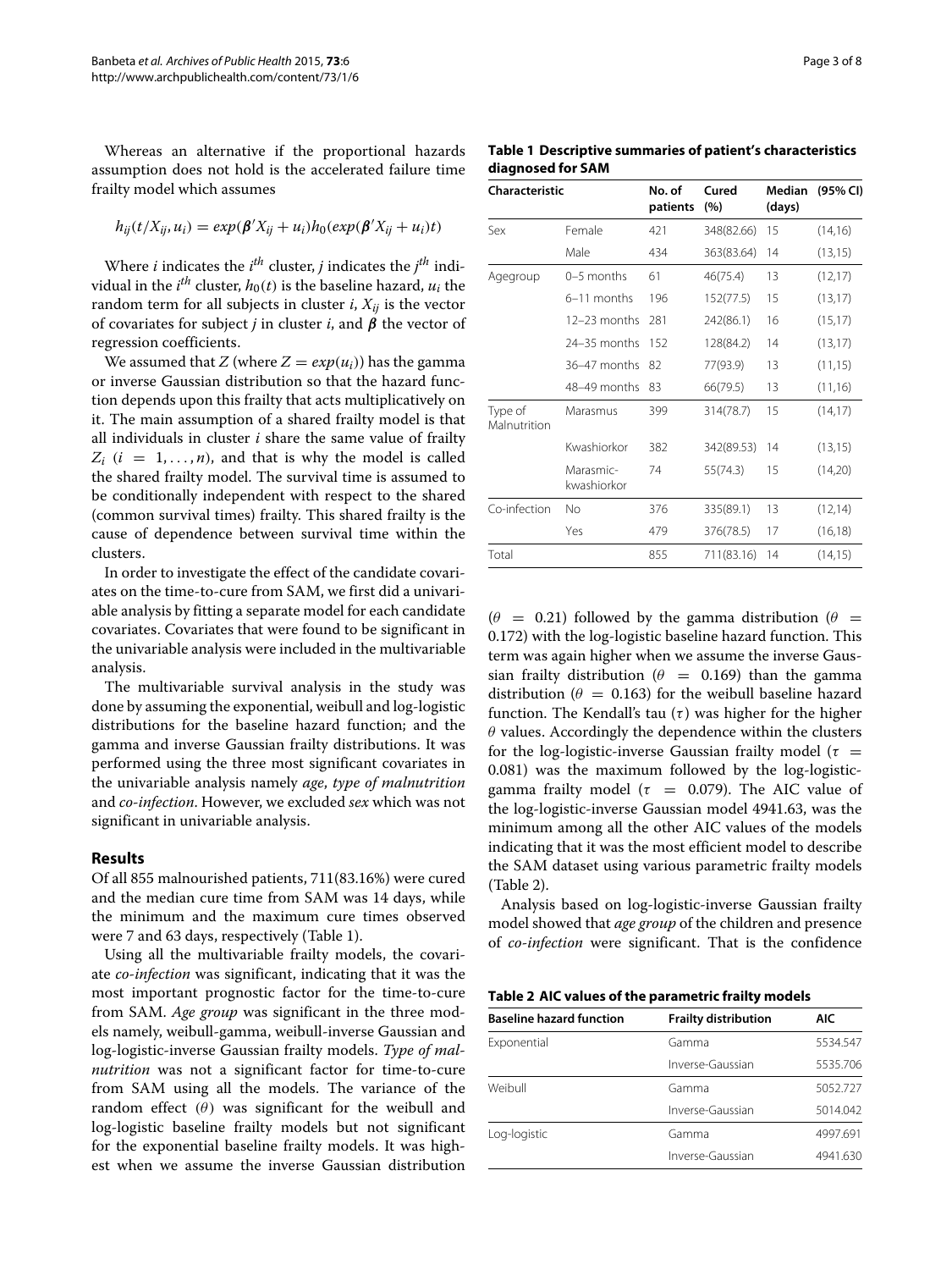interval of acceleration factors(φ) for both *Age group* and *co-infection* did not include 1 (Table [3\)](#page-3-0).

Children with age group between 12 and 23 months had significantly different curing time than the reference groups (aged 0–5months) with acceleration factor  $(\phi = 1.18)$  and confidence interval (1.014, 1.374), did not includes 1, at 5% level of significance. An acceleration factor of greater than 1 indicates prolonging the time-to-cure from SAM. Therefore, children aged between 12 and 23 months had prolonged cure time by a factor of 1.18 than the reference groups. But the other age groups were not significantly different from the baseline age group at 5% level of significance. The confidence interval of the acceleration factor of *co-infection* was (1.093, 1.268), did not include 1, indicating *co-infection* is also significant prognostic factor for time-to-cure from SAM. It prolonged curing time by a factor of ( $\phi = 1.177$ ) at 5% level of significance.

The value of the shape parameter in the log-logisticinverse Gaussian frailty model was ( $\rho = 3.56$ ). This value greater than unity indicates that the shape of hazard function is unimodal, i.e., it increases up to some time and then decreases. The variability (heterogeneity) in the population of clusters (kebeles) estimated by our working model was  $\theta = 0.21$ , and the dependence within clusters was about  $\tau = 8.1\%$ .

The predicted frailty values increases with range of 0.731 to 1.272 with increasing the median time of the cluster on log-logistic- inverse Gaussian frailty model (Figure [1\)](#page-3-1). That is, these values are lower for lower



<span id="page-3-1"></span>values of event times and higher for higher value of event times. The median value of the frailty distribution is around 1.

The hazard functions given the 25*th*, 50*th* and 75*th* quartiles of frailty distribution (*Z* = 0.837, *Z* = 1 *and*  $Z = 1.167$ , respectively) were plotted for the log-logisticinverse Gaussian frailty model (Figure [2\)](#page-4-0). The parameter estimates obtained by maximizing the likelihood of the log logistic-inverse Gaussian frailty model were λ = 1.306*e* − 4,  $\rho = 3.56$  (*S.E* = 0.134) and  $\theta = 0.21$  (*S.E* = 0.055).

**Table 3 Multivariable analysis using the log-logistic-inverse Gaussian frailty model**

<span id="page-3-0"></span>

| Covariates           |                                | Coefficients | S.E.  | $\phi$ | 95% Cl of $\phi$        |
|----------------------|--------------------------------|--------------|-------|--------|-------------------------|
| Intercept            |                                | 2.542        | 0.072 | 12.711 | $(11.030, 14.648)^*$    |
| Age group            | 0-5 months                     | Ref          |       | 1.000  |                         |
|                      | 6-11 months                    | 0.036        | 0.079 | 1.037  | (0.888, 1.210)          |
|                      | 12-23 months                   | 0.166        | 0.078 | 1.180  | $(1.014, 1.374)^{*}$    |
|                      | 34-35 months                   | 0.064        | 0.085 | 1.066  | (0.903, 1.258)          |
|                      | 36-47 months                   | $-0.022$     | 0.092 | 0.979  | (0.817, 1.173)          |
|                      | 48-59 months                   | 0.028        | 0.094 | 1.029  | (0.856, 1.236)          |
| Type of Malnutrition | Marasmus                       | Ref          |       | 1.000  |                         |
|                      | Kwashiorkor                    | $-0.045$     | 0.044 | 0.956  | (0.876, 1.043)          |
|                      | Marasmic-kwashiorkor           | 0.014        | 0.070 | 1.014  | (0.884, 1.165)          |
| Co-infection         | No                             | Ref          |       | 1.000  |                         |
|                      | Yes                            | 0.163        | 0.038 | 1.177  | $(1.093, 1.268)^*$      |
|                      | $log(scale) = -1.268(0.031)^*$ |              |       |        | $\tau = 0.081$          |
|                      | $\theta = 0.21(S.E = 0.055)*$  |              |       |        | $\lambda = 1.306e^{-4}$ |
|                      | $\rho = 3.56(S.E. = 0.134)$    |              |       |        | $A/C = 4941.630$        |

Source: Wolisso St. Luke Catholic hospital, Ethiopia; from September 1, 2010 to January 31, 2012. \*p < 0.05 was statistically significant.  $\phi$  = Acceleration factor,  $\theta$  = Variance of the random effect,  $\tau$  = Kendall's tau, AIC = Akaike's Information Criteria, CI = confidence interval, S.E = standard error, Ref = Reference,  $\lambda$  = scale,  $\rho$  = shape.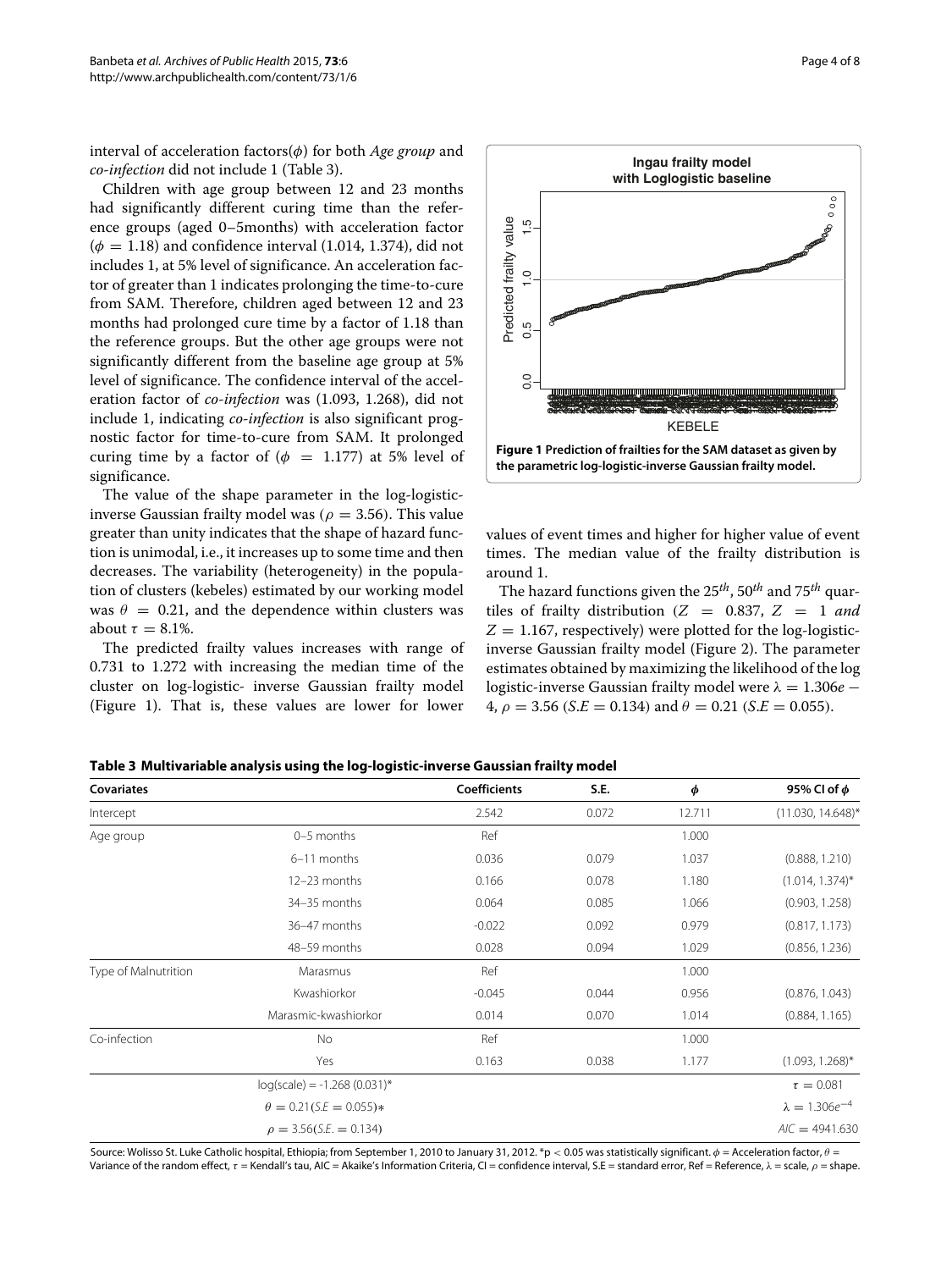

<span id="page-4-0"></span>The conditional hazard functions given the 75*th* quartile frailty values was greater, followed by the conditional hazard functions given by the 50*th* (median) and 25*th* quartile frailty values of the clusters respectively. From this what we can observe is that the more frail groups  $(Z > 1)$ were more likely to get events earlier (cure earlier) and the less frail groups  $(Z < 1)$  had prolonged cure time. All the conditional hazard functions were almost equal at the beginning time  $(t = 0)$ . But the gap widens through time, specifically at mid time. The pattern of all the hazard function is unimodal (increases up to some point and then decreases) as the shape parameter for the baseline hazard function is greater than unity ( $\rho = 3.56$ ).

To check the adequacy of our baseline hazard, the exponential has been plotted by the cumulative hazard function with time-to-cure from SAM. Similarly, the weibull has been plotted by the logarithm cumulative hazard function with the logarithm of time-to-cure from SAM and log-logistic has been plotted by the logarithm of the failure odds with the logarithm of time-to-cure from SAM (Figure [3\)](#page-4-1). The plot of log-logistic was more linear than the other plots, though only few observations were scattered at the beginning time. The patterns suggested that the log-logistic hazard function was appropriate in the model.

The Cox-Snell residuals together with their cumulative hazard function were obtained by fitting the exponential, weibull and log-logistic models to our dataset, via maximum likelihood estimation (Figure [4\)](#page-5-0). The plots showed that the Cox-Snell residuals fitted to assess the log-logistic model for the dataset were nearest to the line through the origin as compared to the other models, again indicating that this model described the SAM dataset well.

A quantile-quantile or q-q plot was made to check if the accelerated failure time provided an adequate fit to the data using two different groups of population. We checked the adequacy of the accelerated failure-time model by comparing the significantly different age groups (children in the age group 0–5 months and 12–24 months); as well as the co-infected and non co-infected groups of patients (Figure [5\)](#page-5-1). The figures appear to be approximately linear for both covariates *age group* and *co-infection* with slopes equivalent to the acceleration factors 1.180 and 1.177, respectively. Therefore the log-logistic baseline model used for time-to-cure from SAM was accelerated failure time model.

<span id="page-4-1"></span>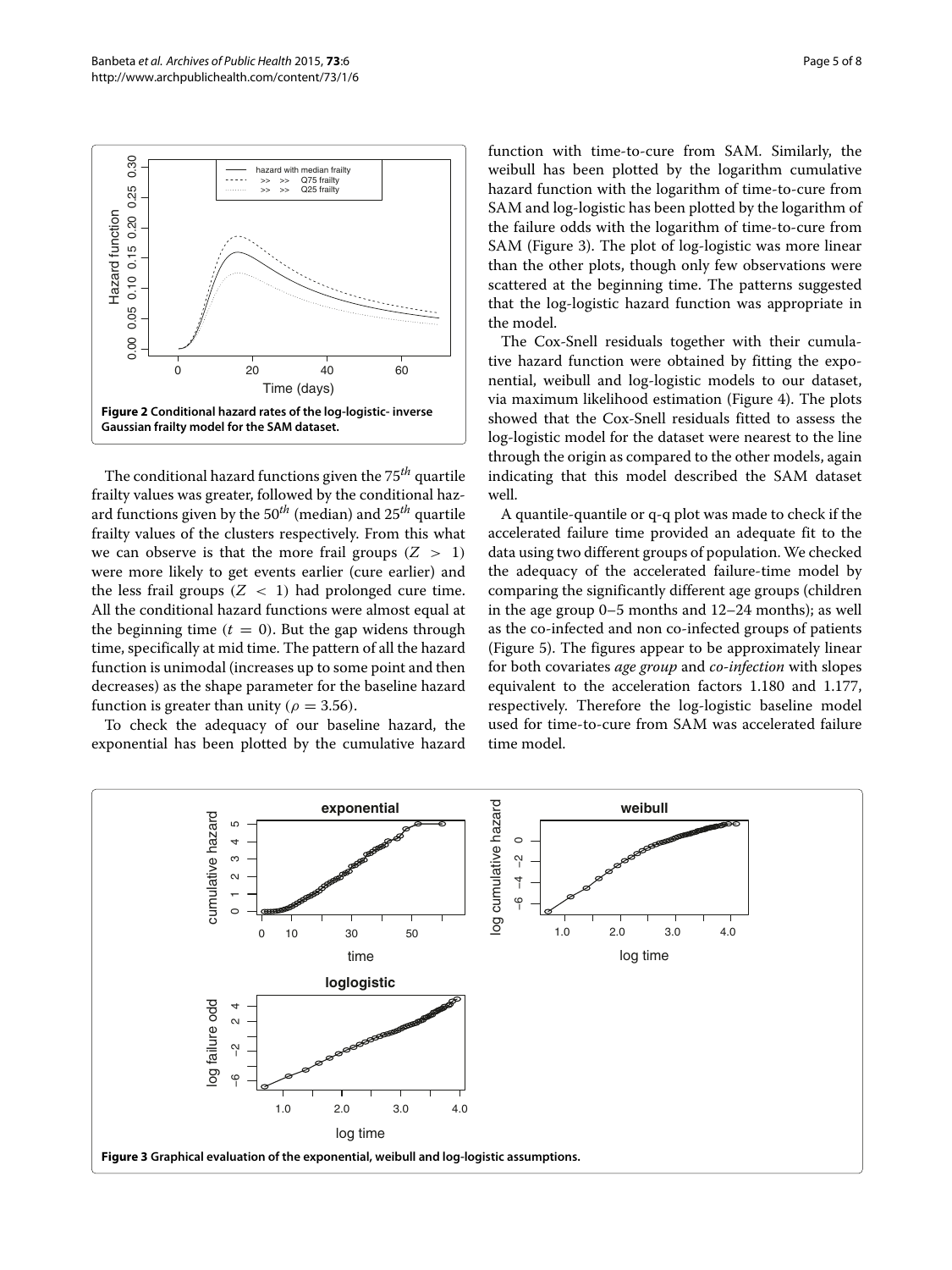

## <span id="page-5-0"></span>**Discussion**

The main aim of the study was to model time-to-cure from SAM using appropriate survival model among various parametric frailty models. The comparison of distributions of the models was performed using the AIC criteria, where a model with minimum AIC is accepted to be the best [\[13\]](#page-7-11). Accordingly, the log-logistic-inverse Gaussian frailty model which has AIC value of 4941.63 was the most appropriate model to describe the SAM dataset.

This study also showed that there was a clustering (frailty) effect on modeling time-to-cure from SAM which might be due to the heterogeneity in kebele from which the child came, assuming children coming from the same kebele share similar risk factors related to SAM.

Therefore, it was important considering the clustering effect in modeling the hazard function. Clusters with minimum median time have smaller frailties, so that these clusters are predicted to have a high hazard [\[9\]](#page-7-14), more probable to cure in this case. Our data demonstrated that the nuisance (frailty) terms modified the hazard function, and therefore the the hazard function was evaluated conditionally on this effect. Kebeles that frail more were more likely to cure than the less frail kebeles (since the event is positive).

The inverse Gaussian frailty generates very strong dependence at mid time [\[16\]](#page-7-15). According to the conditional hazard function given the 25*th*, 50*th* and 75*th* quantile frailty values, the hazard function depends on these values especially at the mid time (Figure [1\)](#page-3-1). This frailty

<span id="page-5-1"></span>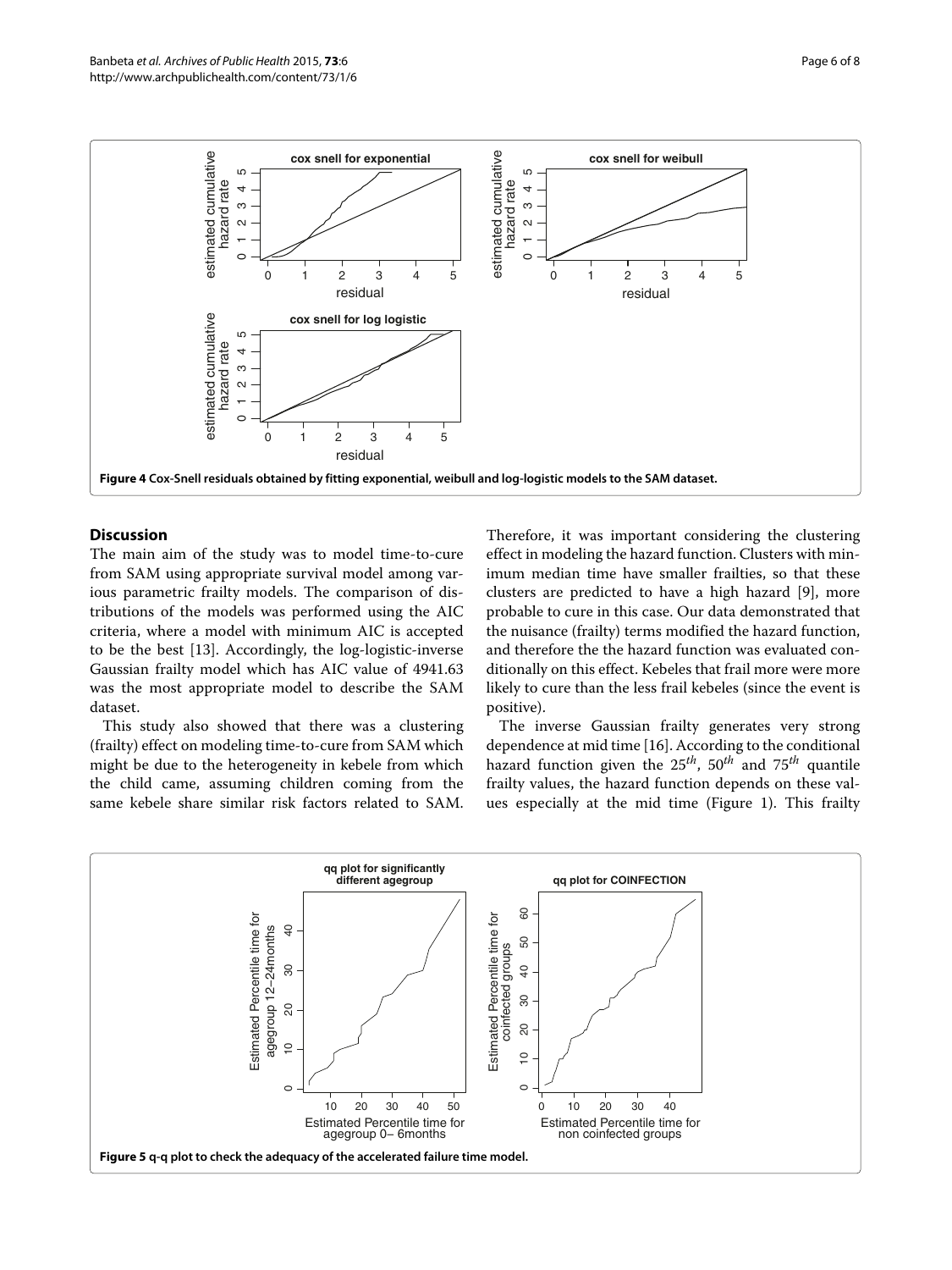distribution introduced as an alternative to the gamma distribution [\[17\]](#page-7-16) was better in this dataset compared to the gamma frailty distribution. The heterogeneity in the kebeles was estimated to be  $\theta = 0.21$ , and the dependence within clusters is about  $\tau = 8.1\%$ . These values were the maximum among the variance of the random effects and the Kendall's tau of all the models, which consolidates the idea that the better the model, the less unobserved heterogeneity will be [\[18\]](#page-7-17).

Nonetheless, the most acknowledged parametric model is the weibull, which allows the proportional hazards and accelerated life time model [\[8\]](#page-7-7); the SAM data set was best described by the log-logistic baseline as compared to the exponential and weibull hazard functions. According to the diagnostic plots the *log failure odds* of log-logistic baseline with *log time* was more linear as compared to the plots of exponential (*cumulative hazard* versus *time*) and weibull (*log cumulative hazard* versus *log time*), showing the SAM dataset was best described by the log-logistic baseline. This result was also confirmed by the cumulative hazard plots for the Cox-Snell residuals of the exponential, weibull and the log-logistic models. The plot was more approached to the line in case of the log-logistic model, indicating that the log-logistic was best. A q-q plot was done to check if the accelerated failure time provided an adequate fit to the dataset and the log-logistic as baseline was accelerated failure time model. Hence, a survival model need not be chosen arbitrarily to fit event times, the baseline hazard function as well as the frailty distribution should be compared and the most appropriate model should be selected for appropriate inference.

The prognostic factors considered were the *age group* of the child, *type of malnutrition* and presence or absence of *co-infection*, which were significant covariates using univariable analysis. Analysis using the best model, loglogistic-inverse Gaussian frailty model showed that the *age group* of children and presence of *co-infection(s)* were the determinant factors for the time-to-cure from SAM. Children aged between 12–23 months had prolonged cure time as compared to older age groups. This *age group* is known to be the time when the prevalence of SAM is the highest [\[19](#page-7-18)[-21\]](#page-7-19). This may be related to the fact that they start sub-optimal complementary feeding and compromise breast feeding practice which is important in preventing malnutrition among children [\[22\]](#page-7-20). Literatures like [\[23](#page-7-21)[-25\]](#page-7-22) identified infection as a prognostic indicators, likewise, co-infection(s) prolonged the time-to-cure from SAM in this study. However, our findings showed that the time of curing did not depend on *type of malnutrition*. Similarly, Efrem et al. [\[26\]](#page-7-23) showed that there was no significant difference in average length of stay among patients with severe wasting and edematous malnutrition. Therefore, a special attention should be given to children with

SAM between one to two years old and/or co-infected by other disease(s) in order to control excess numbers of children in the program at any one time which might increase the cost of the program. A program is well functioning and considered *acceptable* if the length of stay in a hospital is less than 4 weeks with acceptable cure proportion of greater than 75% [\[15\]](#page-7-13). This study revealed that the median time-to-cure from SAM for patients in Wolliso St. Luke Catholic hospital was 14 days with maximum cure time of 63 days of which (83.16%) were cured. This implies that the program was *acceptable* as per the above standard.

We classified SAM cases as marasmus, kwashiorkor and marasmic-kwashiorkor, a naming might imply that the cause is protein and calorie deficiency perse. However, the intent was to see if there are differential in recovery time between edematous and non-edematous cases of SAM. We acknowledge the limitation of our study for not being able to isolate SAM cases with micronutrient deficiency.

## **Conclusion**

The most appropriate statistical model for our dataset among various parametric frailty models, which well described the time-to-cure from SAM of the patients who were diagnosed in Wolisso St. Luke Catholic hospital is the log-logistic-inverse Gaussian frailty model. There is a frailty (clustering) effect on time-to-cure from SAM that arises due to heterogeneity between the kebeles of the children. The median curing time of the children is about 14 days with maximum cure time of 63 days of which 83.16% were cured. These values show *acceptable* functioning of the program in the hospital. Children who are aged between a year and two years and/or co-infected by other disease(s) prolonged their curing time as compared to the other groups of the patients among children under the age of five years.

#### **Competing interests**

The authors declare that they have no competing interests.

#### **Authors' contributions**

AB conceived the idea, AB DS TB BB YG contributed in the design analyses and interpretation , AB the corresponding author drafted the manuscript. All authors read and approved the final manuscript.

#### **Acknowledgments**

The authors gratefully acknowledge Wolisso St.Luke's Catholic hospital and College of Nursing for allowing to use the data. This work was financially supported by the College of Natural Science, Jimma University.

#### **Author details**

<sup>1</sup> Department of Statistics, College of Natural Science, Jimma University, Jimma, Ethiopia. <sup>2</sup>Department of Population and Family Health, College of Public Health and Medical Science, Jimma University, Jimma, Ethiopia.

Received: 30 June 2014 Accepted: 9 September 2014 Published: 1 January 2015